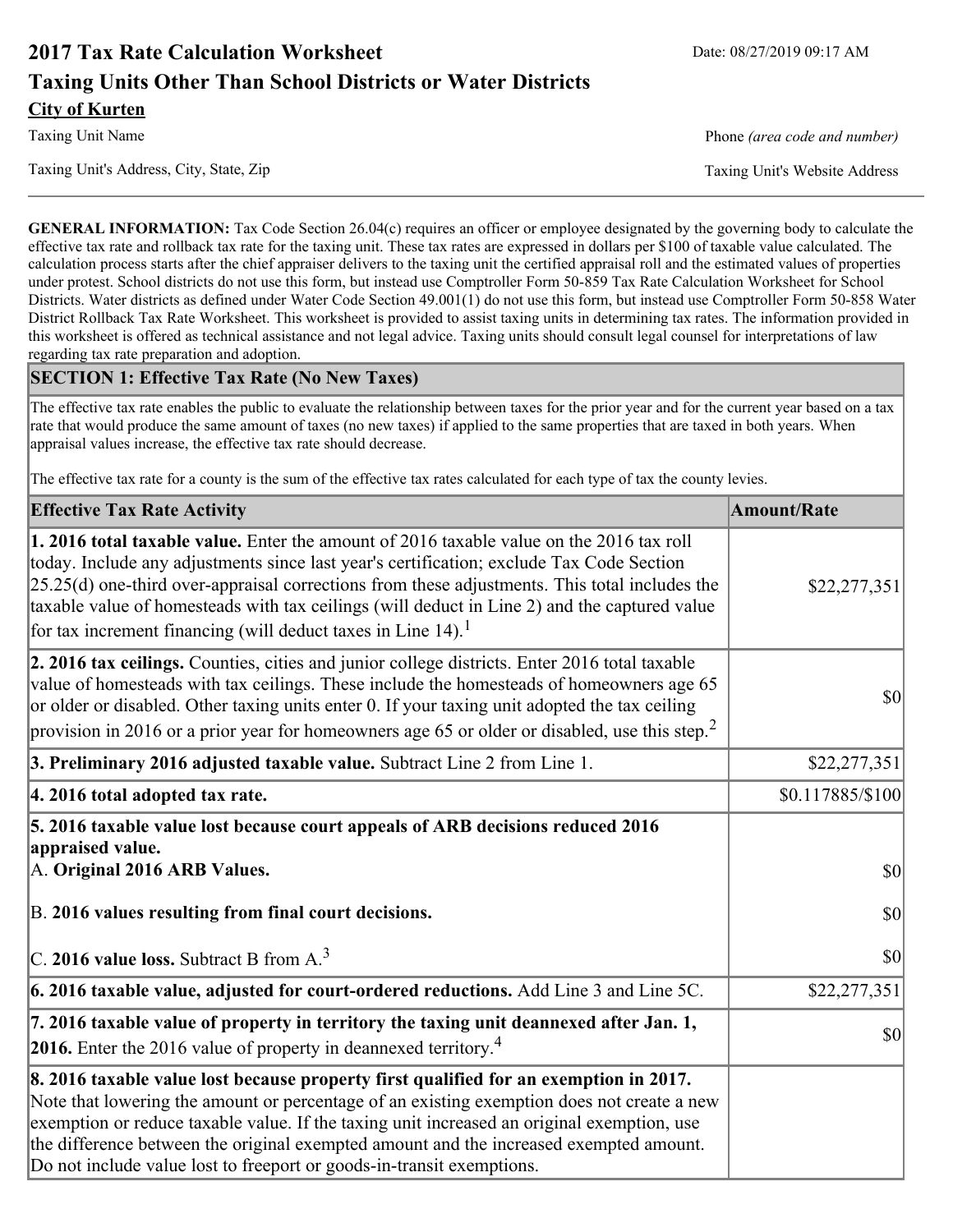| A. Absolute exemptions. Use 2016 market value:                                                                                                                                                                                                                                                                                                                                                                         | \$306,936    |
|------------------------------------------------------------------------------------------------------------------------------------------------------------------------------------------------------------------------------------------------------------------------------------------------------------------------------------------------------------------------------------------------------------------------|--------------|
| B. Partial exemptions. 2017 exemption amount or 2017 percentage exemption times 2016<br>value:                                                                                                                                                                                                                                                                                                                         | \$12,000     |
| C. Value loss. Add A and $B^5$ .                                                                                                                                                                                                                                                                                                                                                                                       | \$318,936    |
| 9. 2016 taxable value lost because property first qualified for agricultural appraisal (1-<br>d or 1-d-1), timber appraisal, recreational/scenic appraisal or public access airport<br>special appraisal in 2017. Use only properties that qualified in 2017 for the first time; do<br>not use properties that qualified in 2016.                                                                                      |              |
| A. 2016 market value:                                                                                                                                                                                                                                                                                                                                                                                                  | 30           |
| B. 2017 productivity or special appraised value:                                                                                                                                                                                                                                                                                                                                                                       | \$0          |
| C. Value loss. Subtract B from $A6$                                                                                                                                                                                                                                                                                                                                                                                    | \$0          |
| 10. Total adjustments for lost value. Add lines 7, 8C and 9C.                                                                                                                                                                                                                                                                                                                                                          | \$318,936    |
| 11. 2016 adjusted taxable value. Subtract Line 10 from Line 6.                                                                                                                                                                                                                                                                                                                                                         | \$21,958,415 |
| 12. Adjusted 2016 taxes. Multiply Line 4 by Line 11 and divide by \$100.                                                                                                                                                                                                                                                                                                                                               | \$25,885     |
| 13. Taxes refunded for years preceding tax year 2016. Enter the amount of taxes refunded<br>by the taxing unit for tax years preceding tax year 2016. Types of refunds include court<br>decisions, Tax Code Section 25.25(b) and (c) corrections and Tax Code Section 31.11<br>payment errors. Do not include refunds for tax year 2016. This line applies only to tax years<br>preceding tax year $2016$ <sup>7</sup> | \$0          |
| 14. Taxes in tax increment financing (TIF) for tax year 2016. Enter the amount of taxes<br>paid into the tax increment fund for a reinvestment zone as agreed by the taxing unit. If the<br>taxing unit has no 2017 captured appraised value in Line 16D, enter $0.8$                                                                                                                                                  | \$0          |
| 15. Adjusted 2016 taxes with refunds and TIF adjustment. Add Lines 12 and 13, subtract<br>Line $149$                                                                                                                                                                                                                                                                                                                   | \$25,885     |
| 16. Total 2017 taxable value on the 2017 certified appraisal roll today. This value<br>includes only certified values and includes the total taxable value of homesteads with tax<br>ceilings (will deduct in Line 18). These homesteads include homeowners age 65 or older or<br>disabled. <sup>10</sup>                                                                                                              |              |
| A. Certified values:                                                                                                                                                                                                                                                                                                                                                                                                   | \$25,486,049 |
| B. Counties: Include railroad rolling stock values certified by the Comptroller's office:                                                                                                                                                                                                                                                                                                                              | \$0          |
| $ C$ . Pollution control and energy storage system exemption : Deduct the value of property<br>exempted for the current tax year for the first time as pollution control or energy storage<br>system property:                                                                                                                                                                                                         | \$0          |
| <b>D. Tax increment financing:</b> Deduct the 2017 captured appraised value of property taxable<br>by a taxing unit in a tax increment financing zone for which the 2017 taxes will be deposited<br>into the tax increment fund. Do not include any new property value that will be included in                                                                                                                        | \$0          |
| Line 21 below. <sup>11</sup>                                                                                                                                                                                                                                                                                                                                                                                           | \$25,486,049 |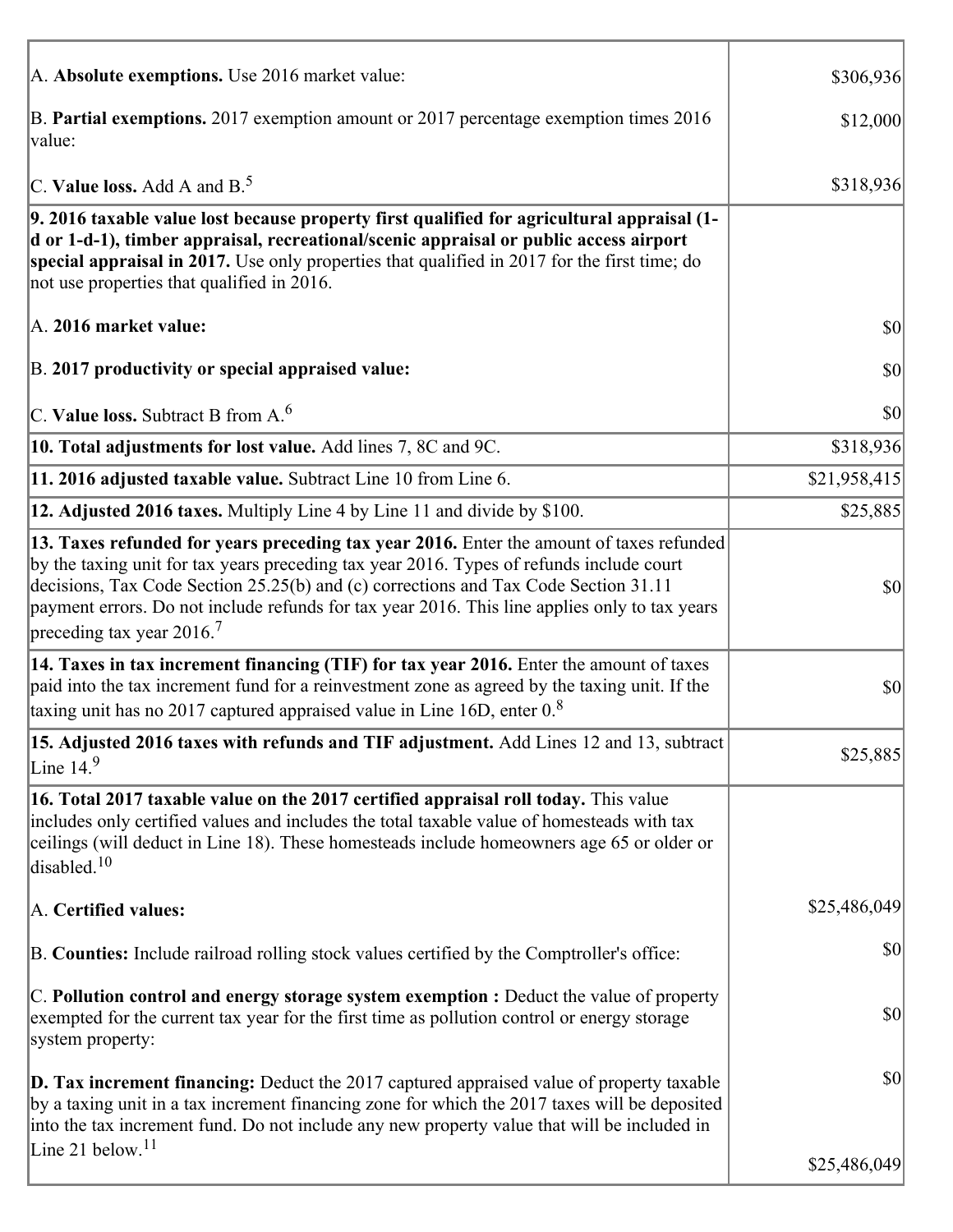| E. Total 2017 value. Add A and B, then subtract C and D.                                                                                                                                                                                                                                                                                                                                                                                                                                                                                                                                                                                                                                                                 |                  |
|--------------------------------------------------------------------------------------------------------------------------------------------------------------------------------------------------------------------------------------------------------------------------------------------------------------------------------------------------------------------------------------------------------------------------------------------------------------------------------------------------------------------------------------------------------------------------------------------------------------------------------------------------------------------------------------------------------------------------|------------------|
| $ 17$ . Total value of properties under protest or not included on certified appraisal roll. <sup>12</sup>                                                                                                                                                                                                                                                                                                                                                                                                                                                                                                                                                                                                               |                  |
| $ A. 2017$ taxable value of properties under protest. The chief appraiser certifies a list of<br>properties still under ARB protest. The list shows the appraisal district's value and the<br>taxpayer's claimed value, if any, or an estimate of the value if the taxpayer wins. For each of<br>the properties under protest, use the lowest of these values. Enter the total value. <sup>13</sup>                                                                                                                                                                                                                                                                                                                      | <b>\$0</b>       |
| B. 2017 value of properties not under protest or included on certified appraisal roll.<br>The chief appraiser gives taxing units a list of those taxable properties that the chief<br>appraiser knows about, but are not included in the appraisal roll certification. These<br>properties also are not on the list of properties that are still under protest. On this list of<br>properties, the chief appraiser includes the market value, appraised value and exemptions for<br>the preceding year and a reasonable estimate of the market value, appraised value and<br>exemptions for the current year. Use the lower market, appraised or taxable value (as<br>appropriate). Enter the total value. <sup>14</sup> | \$0              |
| C. Total value under protest or not certified: Add A and B.                                                                                                                                                                                                                                                                                                                                                                                                                                                                                                                                                                                                                                                              | $ 10\rangle$     |
| 18. 2017 tax ceilings. Counties, cities and junior colleges enter 2017 total taxable value of<br>homesteads with tax ceilings. These include the homesteads of homeowners age 65 or older<br>or disabled. Other taxing units enter 0. If your taxing units adopted the tax ceiling provision<br>in 2016 or a prior year for homeowners age 65 or older or disabled, use this step. <sup>15</sup>                                                                                                                                                                                                                                                                                                                         | \$0              |
| 19. 2017 total taxable value. Add Lines 16E and 17C. Subtract Line 18.                                                                                                                                                                                                                                                                                                                                                                                                                                                                                                                                                                                                                                                   | \$25,486,049     |
| 20. Total 2017 taxable value of properties in territory annexed after Jan. 1, 2016.<br>Include both real and personal property. Enter the 2017 value of property in territory<br>$\frac{16}{2}$                                                                                                                                                                                                                                                                                                                                                                                                                                                                                                                          | $ 10\rangle$     |
| 21. Total 2017 taxable value of new improvements and new personal property located<br>in new improvements. New means the item was not on the appraisal roll in 2016. An<br>improvement is a building, structure, fixture or fence erected on or affixed to land. New<br>additions to existing improvements may be included if the appraised value can be<br>determined. New personal property in a new improvement must have been brought into the<br>taxing unit after Jan. 1, 2016, and be located in a new improvement. New improvements do<br>include property on which a tax abatement agreement has expired for $2017$ . <sup>17</sup>                                                                             | \$1,173,280      |
| 22. Total adjustments to the 2017 taxable value. Add Lines 20 and 21.                                                                                                                                                                                                                                                                                                                                                                                                                                                                                                                                                                                                                                                    | \$1,173,280      |
| 23. 2017 adjusted taxable value. Subtract Line 22 from Line 19.                                                                                                                                                                                                                                                                                                                                                                                                                                                                                                                                                                                                                                                          | \$24,312,769     |
| 24. 2017 effective tax rate. Divide Line 15 by Line 23 and multiply by $$100$ . <sup>18</sup>                                                                                                                                                                                                                                                                                                                                                                                                                                                                                                                                                                                                                            | \$0.106466/\$100 |
| <b>25. COUNTIES ONLY.</b> Add together the effective tax rates for each type of tax the county<br>levies. The total is the 2017 county effective tax rate. <sup>19</sup>                                                                                                                                                                                                                                                                                                                                                                                                                                                                                                                                                 |                  |

- <sup>2</sup>Tex. Tax Code Section 26.012(14)
- <sup>1</sup>Tex. Tax Code Section 26.012(14) <sup>9</sup>Tex. Tax Code Section 26.012(13) <sup>9</sup>Tex. Tax Code Section 26.012
	-
- <sup>3</sup>Tex. Tax Code Section 26.012(13) <sup>11</sup>Tex. Tax Code Section 26.03(c) <sup>4</sup>Tex. Tax Code Section 26.01(c) and <sup>12</sup>Tex. Tax Code Section 26.01(c) and <sup>12</sup>Tex. Tax Code Section 26.01(c) and <sup>12</sup>Tex. Tax Code Section 26.01(c)
	- <sup>12</sup>Tex. Tax Code Section 26.01(c) and (d)
- 
- <sup>5</sup>Tex. Tax Code Section 26.012(15) <sup>13</sup>Tex. Tax Code Section 26.01(c) <sup>6</sup>Tex. Tax Code Section 26.01(d)
- <sup>6</sup>Tex. Tax Code Section 26.012(15) <sup>14</sup>Tex. Tax Code Section 26.01(d)<sup>7</sup>Tex. Tax Code Section 26.012(6)  $7$ Tex. Tax Code Section 26.012(13)
- 
- 
- ${}^{8}$ Tex. Tax Code Section 26.03(c)  ${}^{16}$ Tex. Tax Code Section 26.012(17)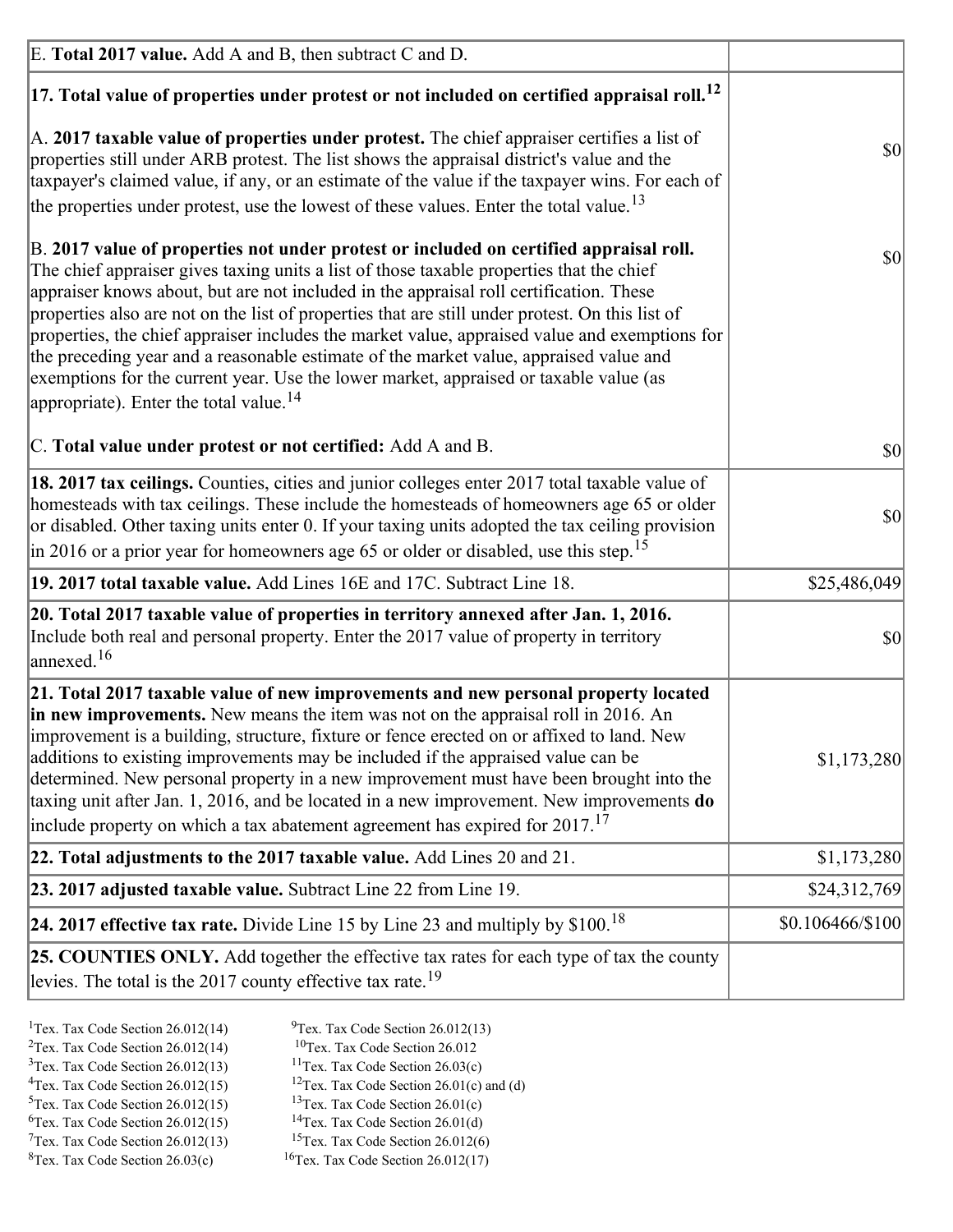### **SECTION 2: Rollback Tax Rate**

The rollback tax rate is split into two separate rates:

- 1. **Maintenance and Operations (M&O):** The M&O portion is the tax rate that is needed to raise the same amount of taxes that the taxing unit levied in the prior year plus eight percent. This rate accounts for such things as salaries, utilities and day-to-day operations.
- 2. **Debt:** The debt tax rate includes the debt service necessary to pay the taxing unit's debt payments in the coming year. This rate accounts for principal and interest on bonds and other debt secured by property tax revenue.

The rollback tax rate for a county is the sum of the rollback tax rates calculated for each type of tax the county levies. In most cases the rollback tax rate exceeds the effective tax rate, but occasionally decreases in a taxing unit's debt service will cause the effective tax rate to be higher than the rollback tax rate.

| <b>Rollback Tax Rate Activity</b>                                                                                                                                                                                                                                                                                                                                                                                                                                                                                                                                                                                                                                       | <b>Amount/Rate</b> |
|-------------------------------------------------------------------------------------------------------------------------------------------------------------------------------------------------------------------------------------------------------------------------------------------------------------------------------------------------------------------------------------------------------------------------------------------------------------------------------------------------------------------------------------------------------------------------------------------------------------------------------------------------------------------------|--------------------|
| 26. 2016 maintenance and operations (M&O) tax rate.                                                                                                                                                                                                                                                                                                                                                                                                                                                                                                                                                                                                                     | \$0.117885/\$100   |
| $ 27.2016$ adjusted taxable value. Enter the amount from Line 11.                                                                                                                                                                                                                                                                                                                                                                                                                                                                                                                                                                                                       | \$21,958,415       |
| 28. 2016 M&O taxes.                                                                                                                                                                                                                                                                                                                                                                                                                                                                                                                                                                                                                                                     |                    |
| A. Multiply Line 26 by Line 27 and divide by \$100.                                                                                                                                                                                                                                                                                                                                                                                                                                                                                                                                                                                                                     | \$25,885           |
| B. Cities, counties and hospital districts with additional sales tax: Amount of additional<br>sales tax collected and spent on M&O expenses in 2016. Enter amount from full year's sales<br>tax revenue spent for M&O in 2016 fiscal year, if any. Other taxing units enter 0. Counties<br>exclude any amount that was spent for economic development grants from the amount of<br>sales tax spent.                                                                                                                                                                                                                                                                     | 30                 |
| C. Counties: Enter the amount for the state criminal justice mandate. If second or later year,<br>the amount is for increased cost above last year's amount. Other taxing units enter 0.                                                                                                                                                                                                                                                                                                                                                                                                                                                                                | 30                 |
| D. Transferring function: If discontinuing all of a department, function or activity and<br>transferring it to another taxing unit by written contract, enter the amount spent by the taxing<br>unit discontinuing the function in the 12 months preceding the month of this calculation. If<br>the taxing unit did not operate this function for this 12-month period, use the amount spent<br>in the last full fiscal year in which the taxing unit operated the function. The taxing unit<br>discontinuing the function will subtract this amount in H below. The taxing unit receiving<br>the function will add this amount in H below. Other taxing units enter 0. | \$0                |
| E. Taxes refunded for years preceding tax year 2016: Enter the amount of M&O taxes<br>refunded in the preceding year for taxes before that year. Types of refunds include court<br>decisions, Tax Code Section 25.25(b) and (c) corrections and Tax Code Section 31.11<br>payment errors. Do not include refunds for tax year 2016. This line applies only to tax years<br>preceding tax year 2016.                                                                                                                                                                                                                                                                     | \$0                |
| F. Enhanced indigent health care expenditures: Enter the increased amount for the<br>current year's enhanced indigent health care expenditures above the preceding tax year's<br>enhanced indigent health care expenditures, less any state assistance.                                                                                                                                                                                                                                                                                                                                                                                                                 | $ 10\rangle$       |
| G. Taxes in TIF: Enter the amount of taxes paid into the tax increment fund for a<br>reinvestment zone as agreed by the taxing unit. If the taxing unit has no 2017 captured<br>appraised value in Line 16D, enter 0.                                                                                                                                                                                                                                                                                                                                                                                                                                                   | $ 10\rangle$       |
| <b>H. Adjusted M&amp;O Taxes.</b> Add A, B, C, E and F. For taxing unit with D, subtract if<br>discontinuing function and add if receiving function. Subtract G.                                                                                                                                                                                                                                                                                                                                                                                                                                                                                                        | \$25,885           |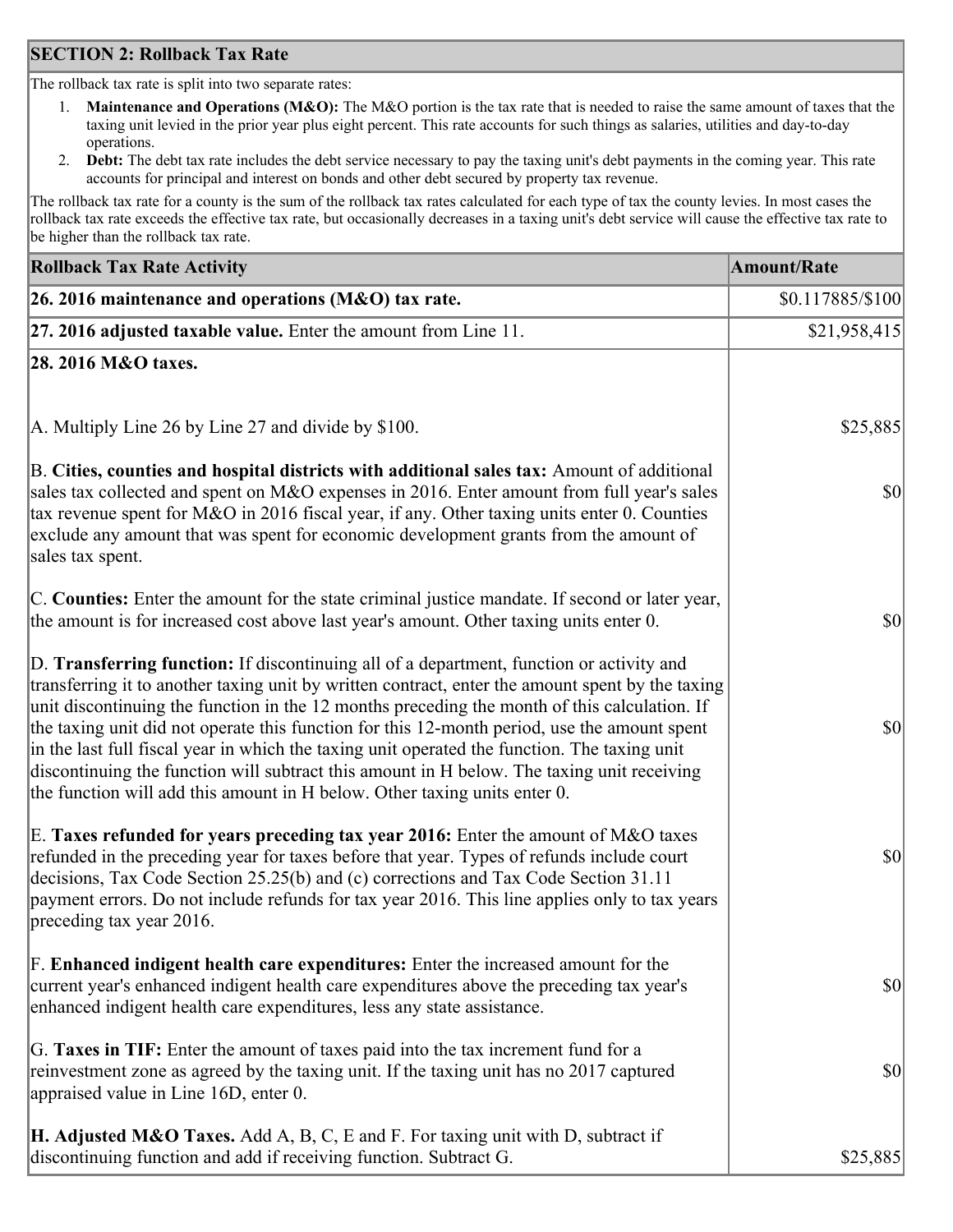| 29. 2017 adjusted taxable value. Enter Line 23 from the Effective Tax Rate Worksheet.                                                                                                                                                                                                                                                                                                          | \$24,312,769                 |
|------------------------------------------------------------------------------------------------------------------------------------------------------------------------------------------------------------------------------------------------------------------------------------------------------------------------------------------------------------------------------------------------|------------------------------|
| 30. 2017 effective maintenance and operations rate. Divide Line 28H by Line 29 and<br>multiply by \$100.                                                                                                                                                                                                                                                                                       | \$0.106466/\$100             |
| $31.2017$ rollback maintenance and operation rate. Multiply Line 30 by 1.08.                                                                                                                                                                                                                                                                                                                   | \$0.114983/\$100             |
| 32. Total 2017 debt to be paid with property taxes and additional sales tax revenue.<br>Debt means the interest and principal that will be paid on debts that:<br>$(1)$ are paid by property taxes,<br>$(2)$ are secured by property taxes,<br>$(3)$ are scheduled for payment over a period longer than one year and<br>$(4)$ are not classified in the taxing unit's budget as M&O expenses. |                              |
| A. Debt also includes contractual payments to other taxing units that have incurred debts on<br>behalf of this taxing unit, if those debts meet the four conditions above. Include only<br>amounts that will be paid from property tax revenue. Do not include appraisal district budget<br>payments. Enter debt amount.                                                                       | $ 10\rangle$                 |
| B. Subtract unencumbered fund amount used to reduce total debt.                                                                                                                                                                                                                                                                                                                                | \$0                          |
| C. Subtract amount paid from other resources.<br>D. Adjusted debt. Subtract B and C from A.                                                                                                                                                                                                                                                                                                    | $ 10\rangle$                 |
| 33. Certified 2016 excess debt collections. Enter the amount certified by the collector.                                                                                                                                                                                                                                                                                                       | $ 10\rangle$<br>$ 10\rangle$ |
| 34. Adjusted 2017 debt. Subtract Line 33 from Line 32D.                                                                                                                                                                                                                                                                                                                                        | \$0                          |
| 35. Certified 2017 anticipated collection rate. Enter the rate certified by the collector. If<br>the rate is 100 percent or greater, enter 100 percent.                                                                                                                                                                                                                                        | 100.00%                      |
| 36. 2017 debt adjusted for collections. Divide Line 34 by Line 35                                                                                                                                                                                                                                                                                                                              | $ 10\rangle$                 |
| 37. 2017 total taxable value. Enter the amount on Line 19.                                                                                                                                                                                                                                                                                                                                     | \$25,486,049                 |
| <b>38. 2017 debt tax rate.</b> Divide Line 36 by Line 37 and multiply by \$100.                                                                                                                                                                                                                                                                                                                | \$0/\$100                    |
| <b>39. 2017 rollback tax rate.</b> Add Lines 31 and 38.                                                                                                                                                                                                                                                                                                                                        | \$0.114983/\$100             |
| 40. COUNTIES ONLY. Add together the rollback tax rates for each type of tax the county<br>levies. The total is the 2017 county rollback tax rate.                                                                                                                                                                                                                                              |                              |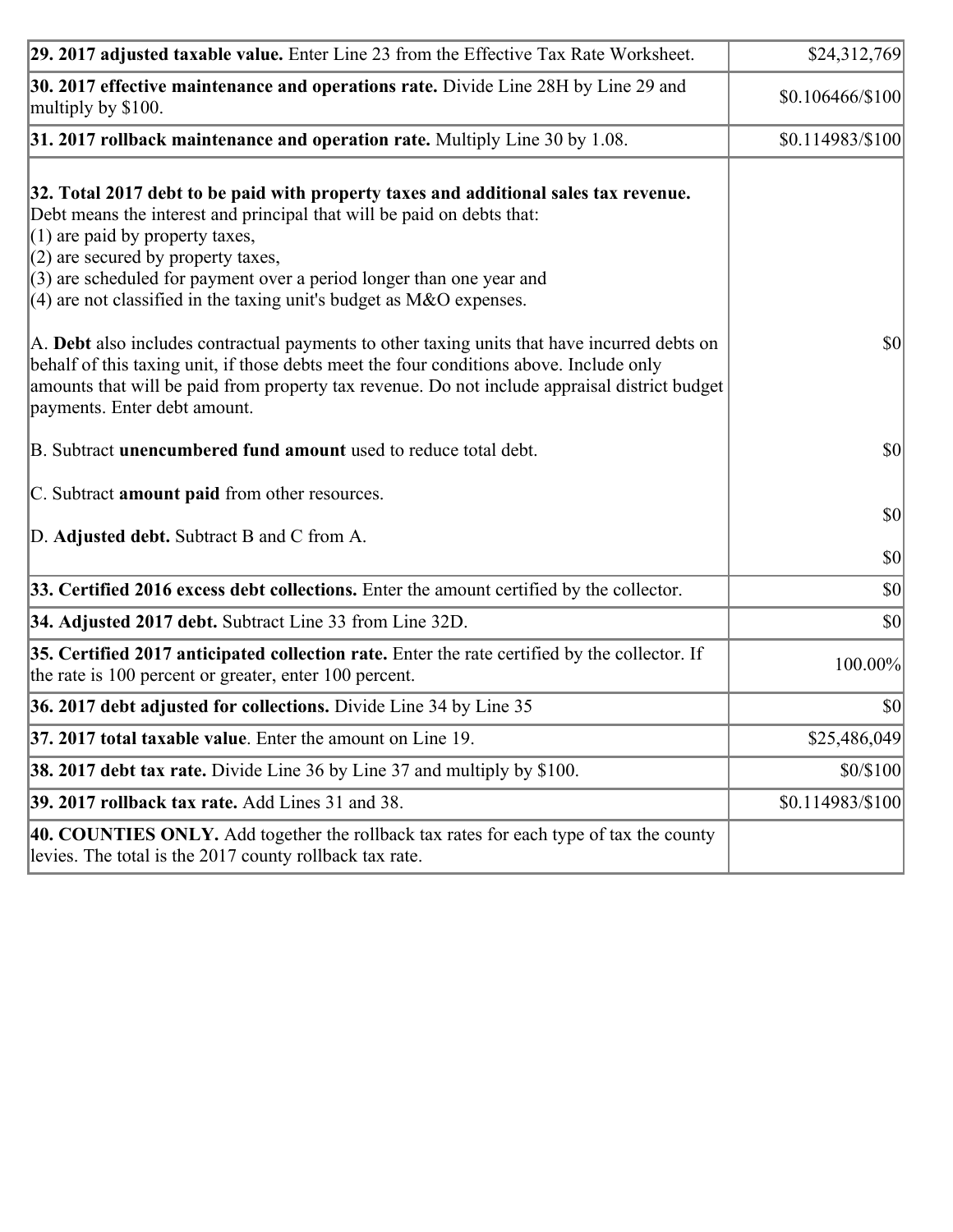## **SECTION 3: Additional Sales Tax to Reduce Property Taxes**

Cities, counties and hospital districts may levy a sales tax specifically to reduce property taxes. Local voters by election must approve imposing or abolishing the additional sales tax. If approved, the taxing unit must reduce its effective and rollback tax rates to offset the expected sales tax revenue.

This section should only be completed by a county, city or hospital district that is required to adjust its effective tax rate and/or rollback tax rate because it adopted the additional sales tax.

| <b>Activity</b>                                                                                                                                                                                                                                                                                                                                                                                                 | <b>Amount/Rate</b> |
|-----------------------------------------------------------------------------------------------------------------------------------------------------------------------------------------------------------------------------------------------------------------------------------------------------------------------------------------------------------------------------------------------------------------|--------------------|
| 41. Taxable Sales. For taxing units that adopted the sales tax in November 2016 or May<br>$[2017]$ , enter the Comptroller's estimate of taxable sales for the previous four quarters. <sup>20</sup><br>Taxing units that adopted the sales tax before November 2016, skip this line.                                                                                                                           | $\vert$ so $\vert$ |
| 42. Estimated sales tax revenue. Counties exclude any amount that is or will be spent for<br>economic development grants from the amount of estimated sales tax revenue. <sup>21</sup><br>Taxing units that adopted the sales tax in November 2016 or in May 2017.<br>Multiply the amount on Line 41 by the sales tax rate (.01, .005 or .0025, as applicable) and<br>multiply the result by .95. <sup>22</sup> | \$0                |
| - or -                                                                                                                                                                                                                                                                                                                                                                                                          |                    |
| Taxing units that adopted the sales tax before November 2016.<br>Enter the sales tax revenue for the previous four quarters. Do not multiply by .95.                                                                                                                                                                                                                                                            |                    |
| 43. 2017 total taxable value. Enter the amount from Line 37 of the Rollback Tax Rate<br>Worksheet.                                                                                                                                                                                                                                                                                                              | \$25,486,049       |
| 44. Sales tax adjustment rate. Divide Line 42 by Line 43 and multiply by $$100$ .                                                                                                                                                                                                                                                                                                                               | \$0/\$100          |
| 45. 2017 effective tax rate, unadjusted for sales tax. <sup>23</sup> Enter the rate from Line 24 or 25,<br>as applicable, on the Effective Tax Rate Worksheet.                                                                                                                                                                                                                                                  | \$0.106466/\$100   |
| 46. 2017 effective tax rate, adjusted for sales tax.<br>Taxing units that adopted the sales tax in November 2016 or in May 2017.<br>Subtract Line 44 from Line 45. Skip to Line 47 if you adopted the additional sales tax before<br>November 2016.                                                                                                                                                             | \$0.106466/\$100   |
| 47. 2017 rollback tax rate, unadjusted for sales tax. <sup>24</sup> Enter the rate from Line 39 or 40,<br>as applicable, of the Rollback Tax Rate Worksheet.                                                                                                                                                                                                                                                    | \$0.114983/\$100   |
| $ 48.2017$ rollback tax rate, adjusted for sales tax. Subtract Line 44 from Line 47.                                                                                                                                                                                                                                                                                                                            | \$0.114983/\$100   |

<sup>17</sup>Tex. Tax Code Section 26.012(17)

<sup>18</sup>Tex. Tax Code Section 26.04(c)

<sup>19</sup>Tex. Tax Code Section 26.04(d)

<sup>20</sup>Tex. Tax Code Section 26.041(d)

- $21$ Tex. Tax Code Section 26.041(i)
- <sup>22</sup>Tex. Tax Code Section 26.041(d)
- <sup>23</sup>Tex. Tax Code Section  $26.04(c)$

<sup>24</sup>Tex. Tax Code Section  $26.04(c)$